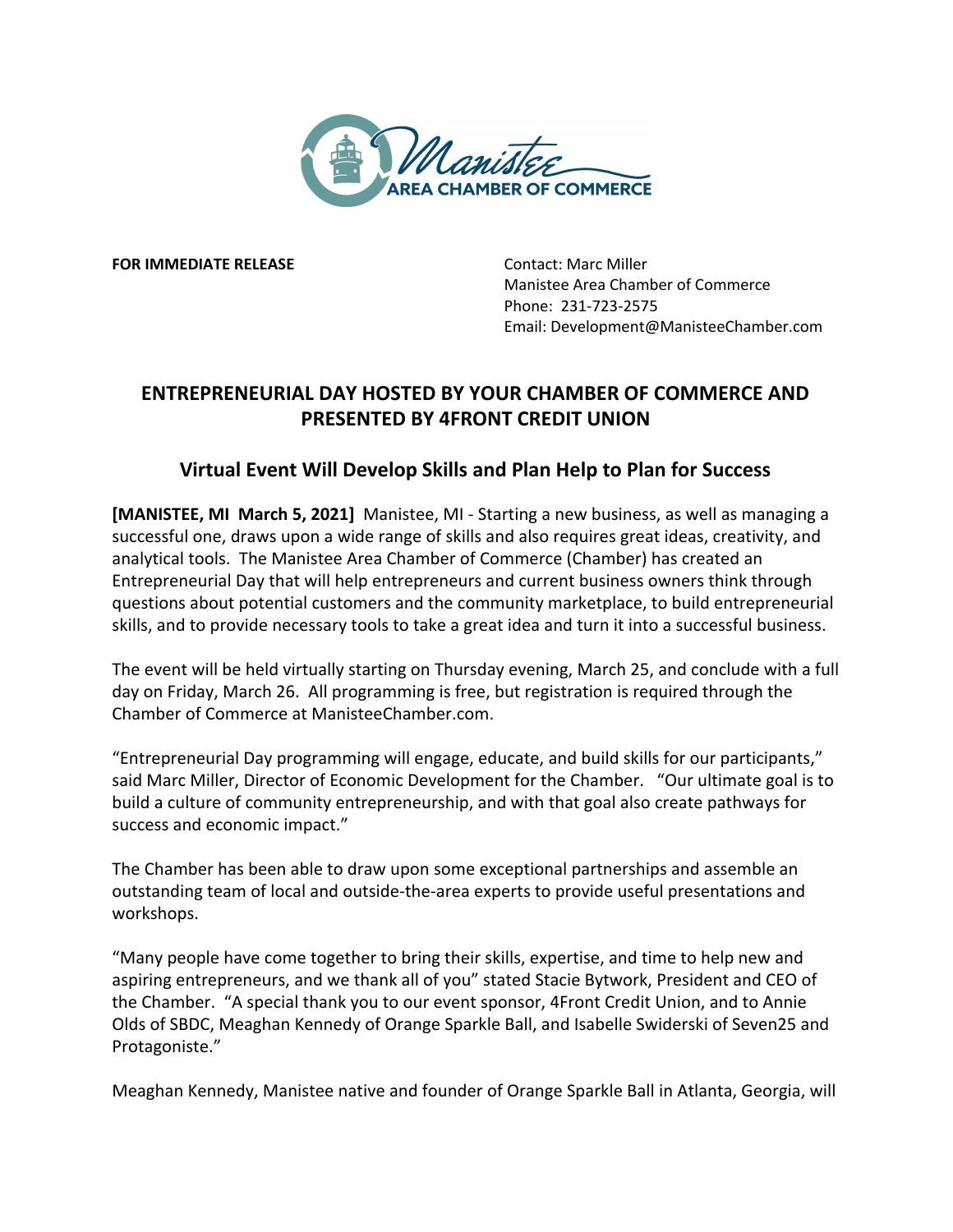kick off the event with a keynote presentation on design thinking skills that can be used to find creative solutions to define a business idea. Design thinking can also be used to tackle community challenges and unlock creativity for other applications.

"We're really looking forward to walking participants through understanding a problem to be solved and designing possible solutions," stated Meaghan Kennedy, founder of Orange Sparkle Ball. "We've run these sessions with everyone from high school students to aspiring entrepreneurs to business leaders, and I am delighted to be able to work in Manistee, as my family has been here since the 1860s!"

On Friday morning, Isabelle Swiderski, founder of Seven25 and Protagoniste, will build upon the design thinking material to take you from your business idea to the marketplace. Business design, understanding your customers and building engagement will be outcomes for this three hour workshop.

"All communities have wealth and both design thinking and entrepreneurship help make tangible the myriad ideas folks come up with to solve problems and improve lives," says Isabelle Swiderski, founder of Seven25 and Protagoniste. "We're at a particular moment in time where having the opportunity to build nimble, resilient local businesses that sustain our families and our towns is not just desirable, it's essential. I feel fortunate to contribute to this initiative to tap into Manistee's entrepreneurial energy."

On Friday afternoon, the Northwest Michigan Small Business Development Center (SBDC) will cover four fast-paced topics in 30 minute sessions. Experts from around the State of Michigan, including our own local SBDC consultant, Joni Krolczyk, will hit important topics that will also be useful for aspiring and existing small business owners. The afternoon sessions will be:

- Retail Stores Pivoting to Online Sales by Tim Rehard, SBDC, Grand Valley State University
- Focus Four™ The Small Business Management System by Michael Gay, SBDC, Grand Valley State University
- Business Planning with a Purpose by Gretchen Swanson, SBDC, Networks Northwest
- Navigating the New Venture Lending Landscape by Joni Krolczyk, SBDC, Networks **Northwest**

"2020 was an incredibly difficult year and we're excited that small businesses owners, both new and existing, are taking the time to reassess their futures, both personally and business-wise. We're honored for the opportunity to join this group of speakers and experts and especially to share insights and ideas about topics that we love to talk about with small business owners," said Annie Olds, MI-SBDC Regional Director at Networks Northwest.

4Front Credit Union is presenting this virtual event to give you skills and answers to your business questions. The Manistee Area Chamber of Commerce, SBDC, Orange Sparkle Ball, the Downtown Development Authority, and Seven25 are partnering with 4Front Credit Union on this exceptional program of experts. Additional funding for economic development work is provided by the Manistee Downtown Development Authority (DDA), and with volunteer